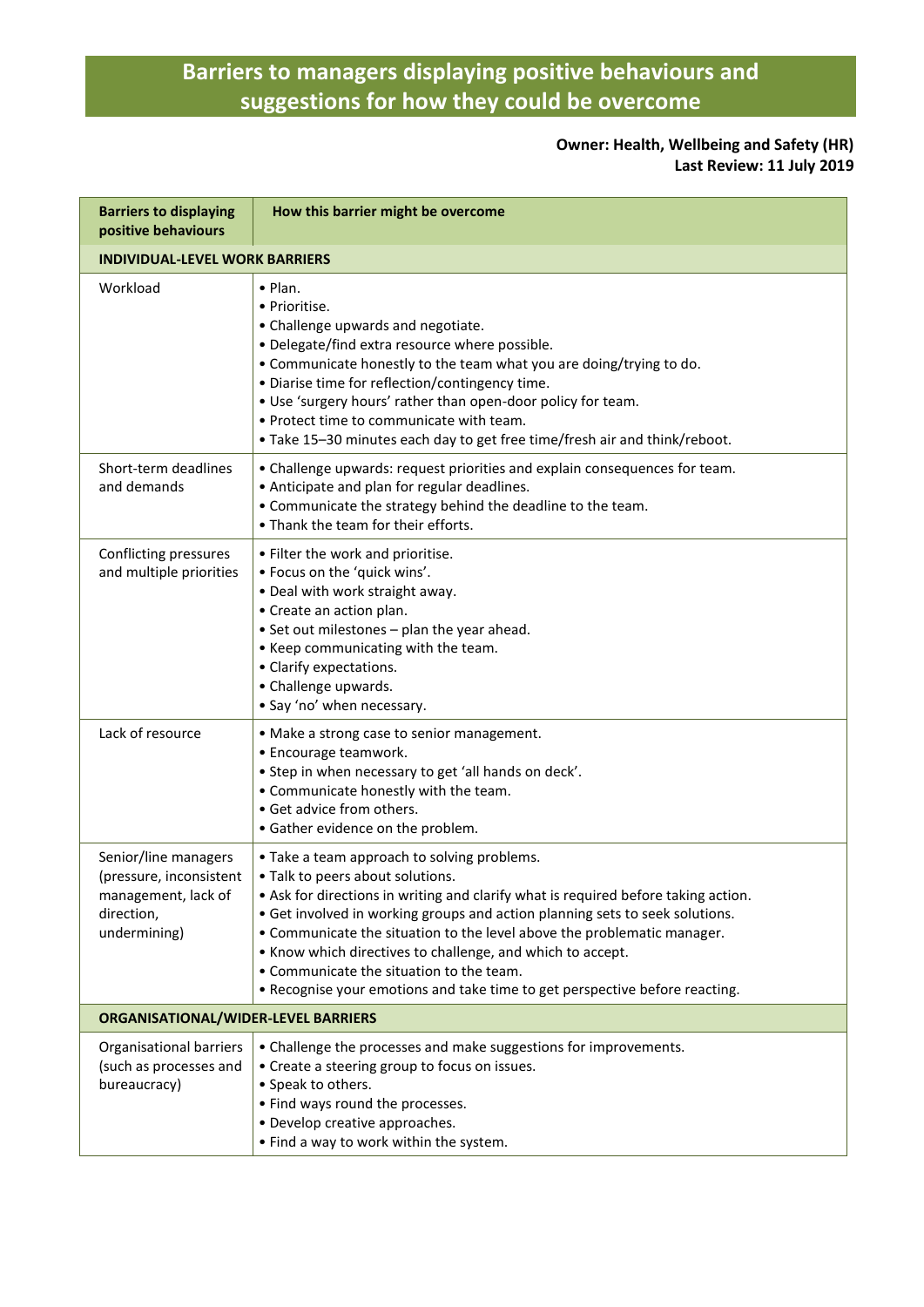## **Barriers to managers displaying positive behaviours and suggestions for how they could be overcome**

| <b>Barriers to displaying</b><br>positive behaviours                                      | How this barrier might be overcome                                                                                                                                                                                                                                                                                                                                                                                                                                                                                        |  |
|-------------------------------------------------------------------------------------------|---------------------------------------------------------------------------------------------------------------------------------------------------------------------------------------------------------------------------------------------------------------------------------------------------------------------------------------------------------------------------------------------------------------------------------------------------------------------------------------------------------------------------|--|
| IT issues, particularly<br>excessive use of email                                         | • Work from home.<br>· Ignore/delete 'round-robin' emails.<br>. Use 'out of office' or other messages.<br>. Use a Blackberry to deal with emails on your journey to and from work.<br>• Make senior managers aware of the issue.<br>• Challenge those who excessively use email.<br>• Make use of IT training.                                                                                                                                                                                                            |  |
| Impact of legislation,<br>policy and government<br>targets                                | • Share ownership and responsibility where appropriate.<br>• Consult specialists.<br>. Admit when you don't know.<br>• Make use of training and development.<br>. Recognise the things that 'have to happen'.                                                                                                                                                                                                                                                                                                             |  |
| Not being able to<br>share some<br>information with the<br>team that you would<br>like to | . Build team trust so that they don't need proof.<br>• Avoid favouritism.<br>. Gain clarity about when to be consultative and when to be directive.<br>• Be honest that there are things you can't share.<br>• Increase team understanding of your role.<br>• Refuse to give false information.<br>• Take responsibility for your position.<br>· Use your own support structures.                                                                                                                                         |  |
| <b>PERSONAL BARRIERS</b>                                                                  |                                                                                                                                                                                                                                                                                                                                                                                                                                                                                                                           |  |
| Lack of progress/<br>capability within the<br>team                                        | • Deal with poor performance.<br>• Make use of organisational policies.<br>• Communicate honestly with the team member involved.<br>. Increase one-to-ones with all team members.<br>• Communicate objectives clearly.                                                                                                                                                                                                                                                                                                    |  |
| Problematic<br>behaviours/ attitudes<br>of team members                                   | • Face up to and take action on the situation.<br>• Deal with poor performance.<br>· Develop a case/note down all incidents.<br>. Seek to find out the cause of the behaviour/attitude.<br>. Reflect back to the team member on their behaviour and your feelings about it.<br>· Use role-modelling.<br>• Seek external advice and discussion.<br>• Take a step back to enable reflection and preparation.<br>• Clarify both their and your objectives.<br>. Recognise your feelings and your behaviour.<br>• Use humour. |  |
| <b>TEAM/RELATIONSHIP BARRIERS</b>                                                         |                                                                                                                                                                                                                                                                                                                                                                                                                                                                                                                           |  |
| Personal/home-life<br>issues                                                              | . Recognise and acknowledge your own behaviour.<br>. Talk to peers/manager/team/trusted colleague/mentor about it.<br>• Use employee assistance programme or occupational supports such as coaching and<br>mentoring.<br>• Take time out/off.                                                                                                                                                                                                                                                                             |  |
| Lack of confidence in<br>own ability                                                      | • Ask for training and development.<br>. Talk to/ask for help from peers/line manager.<br>• Seek to improve team relationships.<br>• Manage the expectations of your team.<br>• Clarify what your role is to the team.<br>• Set clear boundaries with your team.<br>• Recognise your strengths and limitations.<br>• Aim to be honest in all communications - say when you don't know!                                                                                                                                    |  |